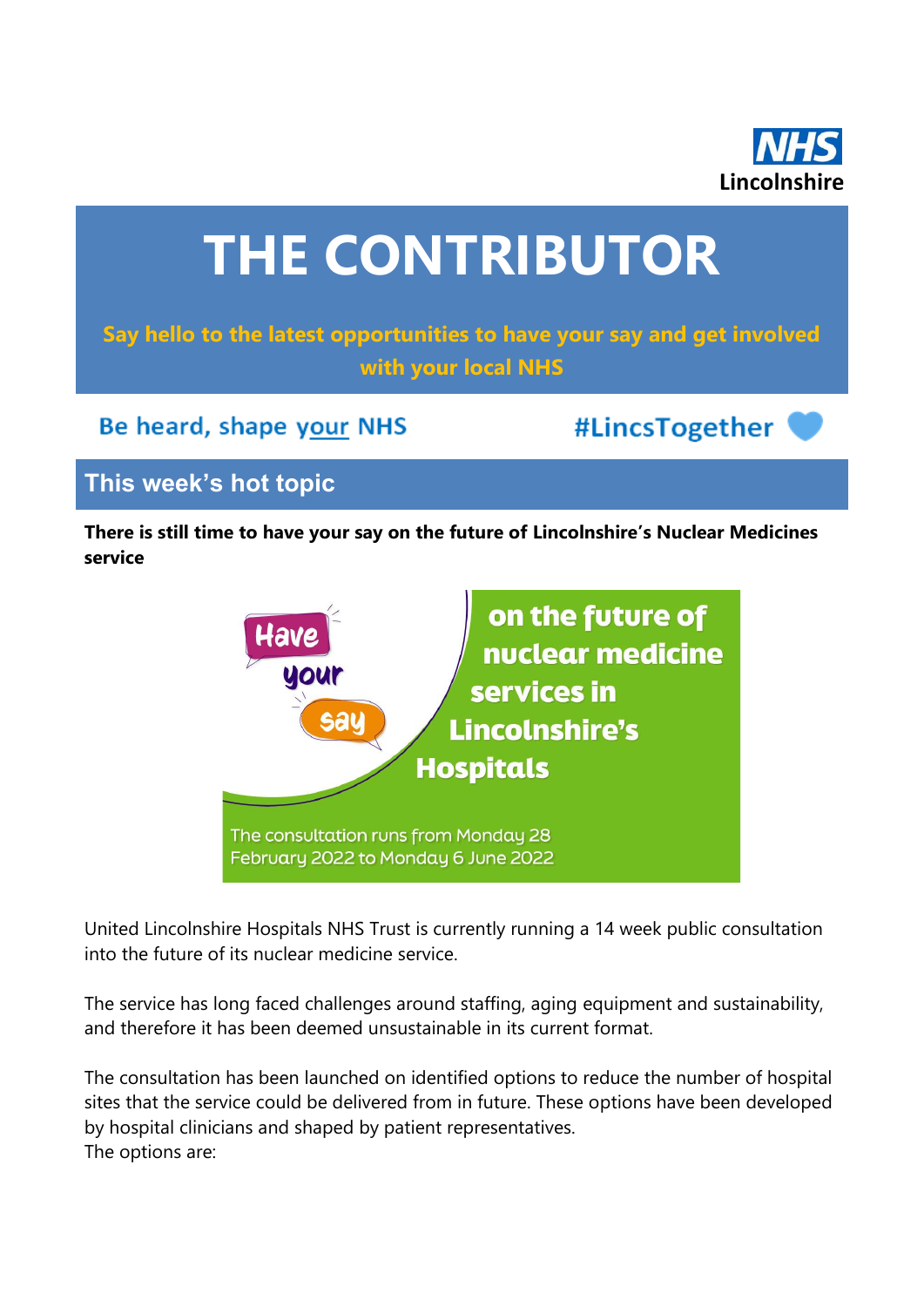•Option 1: Centralisation of the service at Lincoln

•Option 2: Centralisation of the service at two sites – Lincoln and Pilgrim

#### **The public consultation runs until Monday 6 June 2022.**

Staff, patients and the public of Lincolnshire are invited to give their views as part of this consultation, ahead of a decision being made about the future of the service later this year. Feedback can be provided in the following ways:

- •[Fill in our survey](https://nhslincolnshire.qualtrics.com/jfe/form/SV_9AA8h9CoAvknTf0?Q_CHL=qr)
- •Come along to one of our in-person events. Please click one of the links below in order to book your place on, one of these events. Places must be booked in advance:
	- o [Grantham: Monday 23 May](https://www.eventbrite.com/e/313238493767) 11am to 12pm.
	- o [Skegness: Tuesday 31 May](https://www.eventbrite.com/e/313216156957)  10am to 11am.
- Invite us to one of your meetings to discuss the service, by emailing [communications@ulh.nhs.uk](mailto:communications@ulh.nhs.uk)

For more information, please visit - [Nuclear Medicine Consultation -](https://www.ulh.nhs.uk/about/have-your-say/sharing-your-views/nuclear-medicine-consultation/) United Lincolnshire [Hospitals \(ulh.nhs.uk\)](https://www.ulh.nhs.uk/about/have-your-say/sharing-your-views/nuclear-medicine-consultation/)

## **Community Diagnostic Centres in Lincolnshire**



#### **Feedback on Community Diagnostic Centre 2 (CDC)**

The NHS in Lincolnshire is currently working on the delivery of Community Diagnostic Centres (CDCs) across Lincolnshire. We are committed to engaging as widely as possible and in particular ensuring that members of the public are aware of future plans for the development of community diagnostic centres (CDC) in Lincolnshire and given the opportunity to help shape these.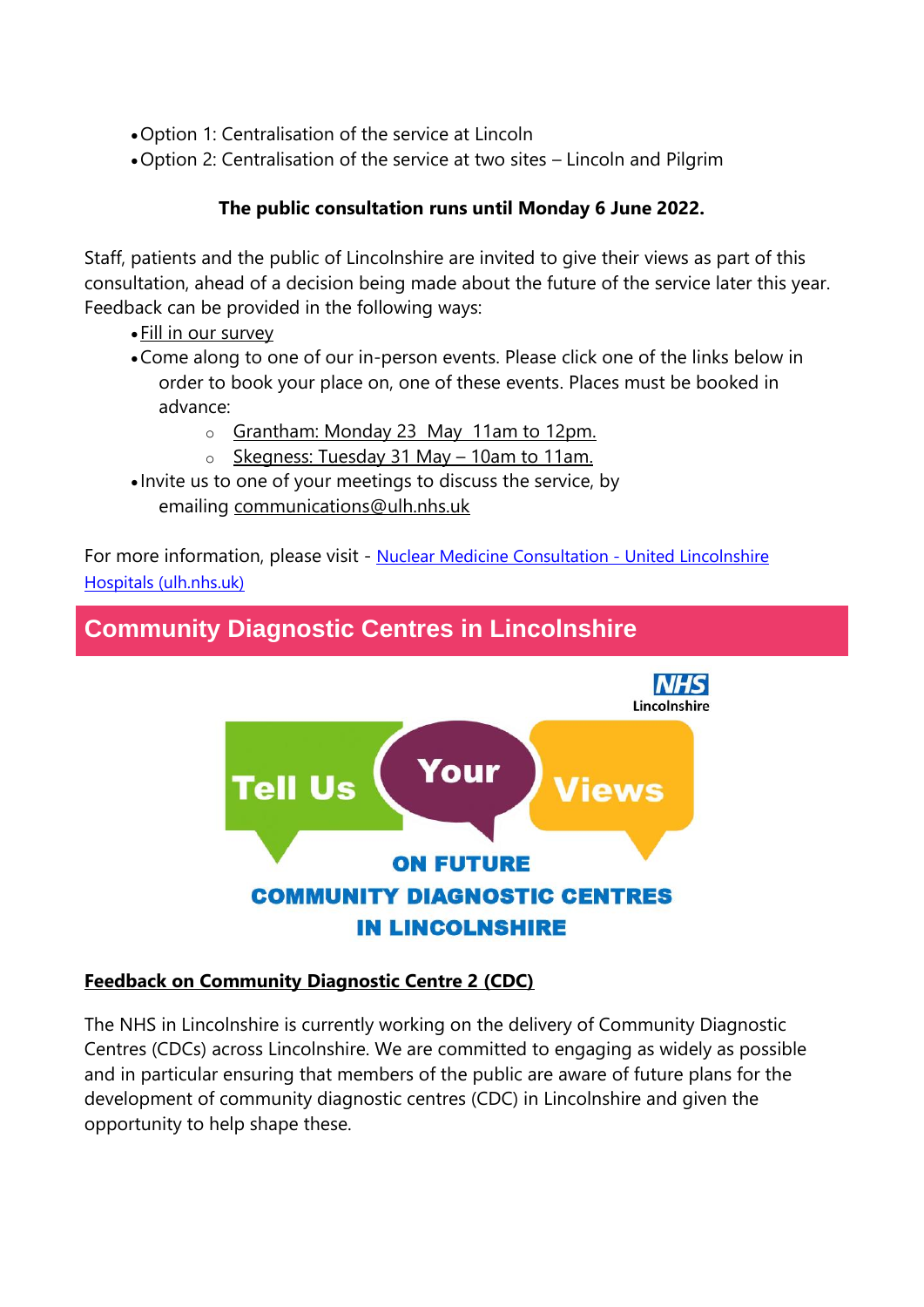We have previously engaged on what is important to the public in delivering diagnostic services and this feedback informed the development of our first CDC in Grantham which has recently opened and started treating patients. **We are now asking for your views on our next phase of CDCs.**

Please tell us your views by **[completing this survey](https://nhslincolnshire.qualtrics.com/jfe/form/SV_dnABLBwMmkuio62)**

#### **Community Diagnostic Centres Patient Experience Survey**

#### **Have you recently attended a diagnostic appointment in Lincolnshire?**

We are currently exploring how future diagnostic services could be delivered across Lincolnshire and are seeking your views and experiences. In particular we want to gather feedback on your experiences of the service you received and what changes you would like to see in the future. Please complete this survey and share your experiences with us.

#### **[Complete the survey](https://nhslincolnshire.qualtrics.com/jfe/form/SV_0fzch2pIsBLVxtk)**

If you would like either of these surveys in an alternative format, or would like help in completing the forms, please email the Engagement Team at [lccg.involveus@nhs.net](mailto:lccg.involveus@nhs.net)

## **LPFT Mental Health Older People & Frailty Engagement Event**

#### **Mental Health Older People & Frailty "Cuppa & Conversation" Engagement Event Wednesday 13th July, The Venue, Navenby, Lincoln, LN5 0JJ**

We would like you invite you to join us for a Cuppa & Conversation on Wednesday 13th July at The Venue in Navenby.

You will be able to talk with our Older People & Frailty services and other providers about what services we offer, new services and how you can get involved and have a say in our services.

We have invited other stakeholders and community groups to join us at this event as stall holders for you to talk to and receive information on what is available for you in your communities.

The event will be a 'drop-in' for patients, carers, families, public and people with an interest in mental health older adult services to join us from 10.30am to 1.00pm or from 1.30pm to 4.00pm.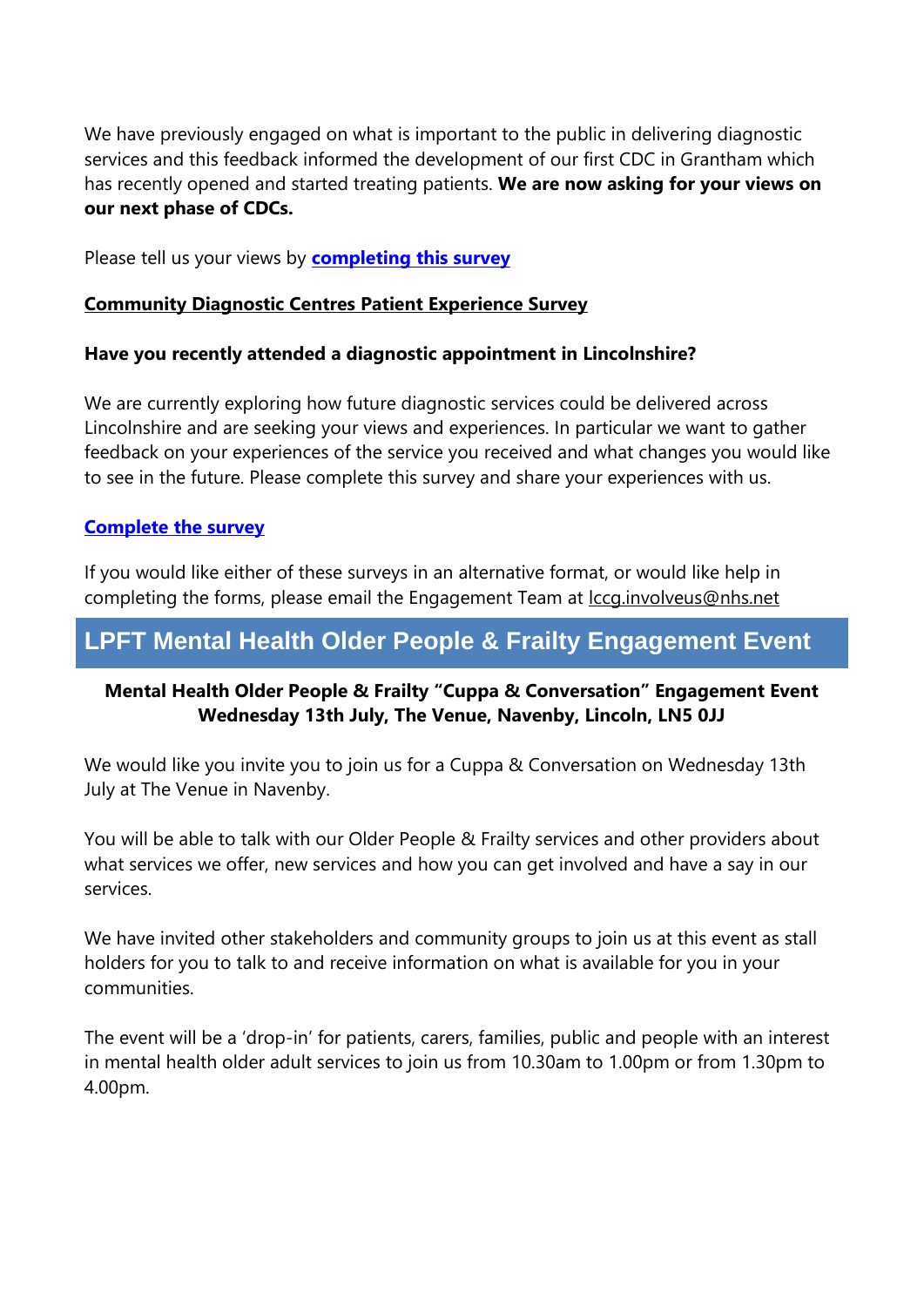If you would be interested in joining us on the 13th July and would like to register your attendance or wish to find out more about the event please contact us on [lpft.involvement@nhs.net](mailto:lpft.involvement@nhs.net)

## **Dementia Action Week 16th-22nd May 2022**

Worried about memory problems? Everybody forgets things from time to time. But if you are noticing problems with your memory, or the memory of someone close to you, it's important to speak to a GP. [https://lincolnshireccg.nhs.uk/your-health-and](https://lincolnshireccg.nhs.uk/your-health-and-services/dementia)[services/dementia](https://lincolnshireccg.nhs.uk/your-health-and-services/dementia)

If you're worried about your memory the first thing you should do is speak to your doctor. It's important to find out the reason for the problems as there may be treatment or support available to you that can help.

It may not be anything to worry about, but it's always better to get these things checked out. The earlier you see your GP the earlier you can get a diagnosis and the help and support you need.<https://lincolnshireccg.nhs.uk/your-health-and-services/dementia>

This Dementia Action Week, we are encouraging everyone to take five minutes and find out more about dementia - the different types of diagnosis, signs & symptoms, and the support available. Visit [https://www.alzheimers.org.uk/about-dementia/five-things-you-should](https://www.alzheimers.org.uk/about-dementia/five-things-you-should-know-about-dementia)[know-about-dementia](https://www.alzheimers.org.uk/about-dementia/five-things-you-should-know-about-dementia) to get started with five things you should know about dementia. Although getting older is the biggest risk factor for dementia, evidence shows there are things you can do to help reduce your own risk. These include keeping active, eating healthily and exercising your mind. [https://lincolnshireccg.nhs.uk/your-health-and](https://lincolnshireccg.nhs.uk/your-health-and-services/dementia/dementia-prevention-and-risk-factors)[services/dementia/dementia-prevention-and-risk-factors](https://lincolnshireccg.nhs.uk/your-health-and-services/dementia/dementia-prevention-and-risk-factors)

If you or a family member has been diagnosed with dementia, we can help you get the support you need. The Dementia Support Service is provided by the Lincolnshire Partnership Foundation Trust (LPFT).

The service gives you access to a support worker who will provide guidance and advice throughout all stages of your dementia journey.

It also accepts referrals from the public and professionals in health and social care (eg. GP's)… <https://lincolnshireccg.nhs.uk/your-health-and-services/dementia/dementia-support>

## **Partner Activities and Events**

#### **Age UK Lindsey – Current opportunities**

Please visit [Age UK Lindsey | Job Opportunities](https://www.ageuk.org.uk/lindsey/about-us/work-for-us/) for more information

#### **For Men… 'The Art of Everyday life'**

3 week course, open and free for adult males.  $17<sup>th</sup>$ ,  $24<sup>th</sup>$  and  $31<sup>st</sup>$  May, 10am-11.45am, Alford War Memorial Hall. All materials provided. Booking required, please contact [ali.art@tiscali.co.uk](mailto:ali.art@tiscali.co.uk)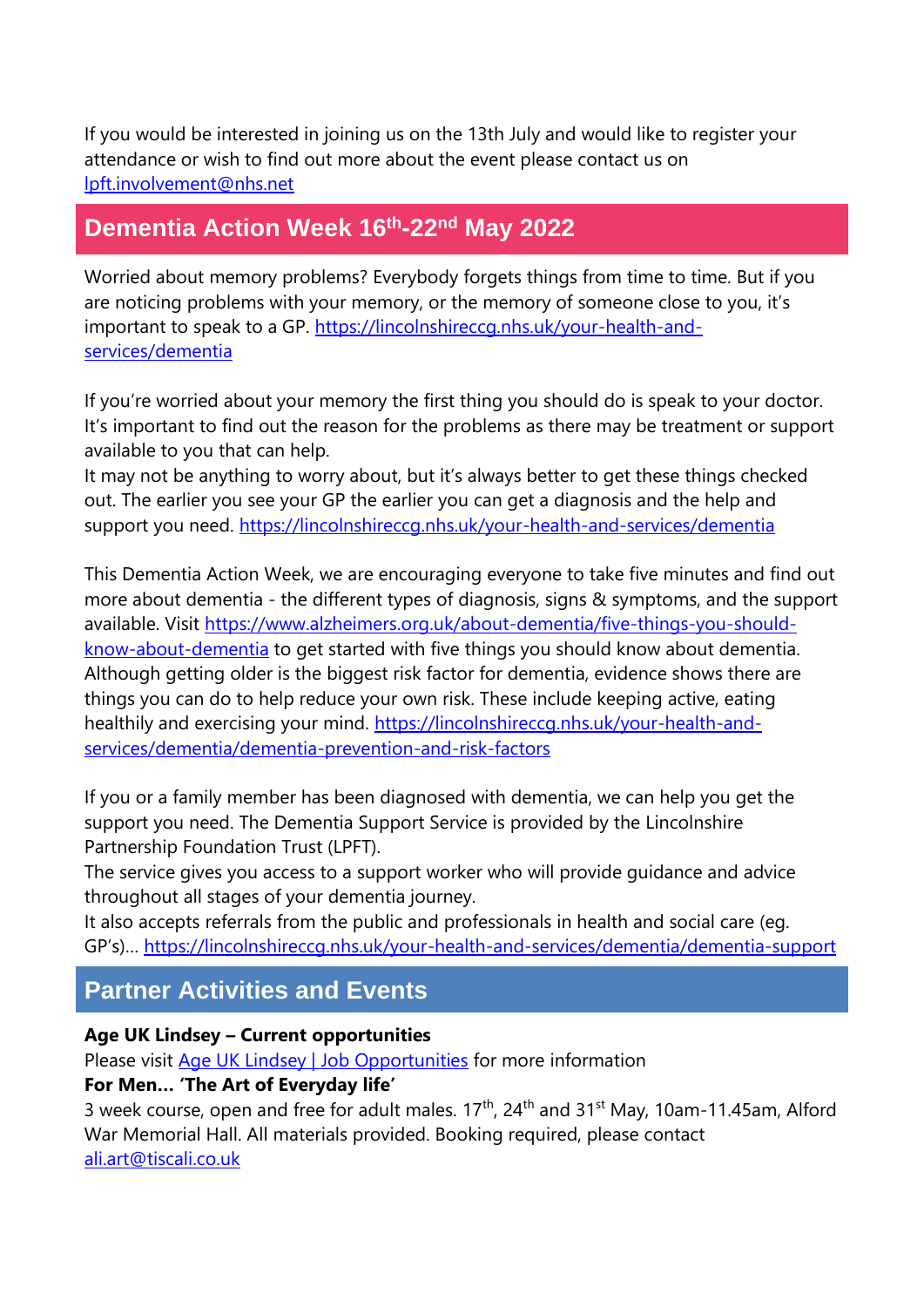#### **Healthwatch Lincs – Volunteer and Membership Officer Opportunity**

Please visit **HWLincs is looking for its next Volunteer and Membership Officer – could that** [be you? | Healthwatch Lincolnshire](https://www.healthwatchlincolnshire.co.uk/news/2022-05-06/hwlincs-looking-its-next-volunteer-and-membership-officer-%E2%80%93-could-be-you) for more information.

#### **IT Awareness Drop In**

Wednesdays, 10am-12pm at The Trinity Centre, Eastgate, Louth, LN11 8DJ. Contact email: [Greg.gilbert@teamparishoflouth.org.uk](mailto:Greg.gilbert@teamparishoflouth.org.uk) phone: 01507 605803

#### **Stop Loan Sharks Community Funding 2022-23**

The aim of this funding is to give groups the opportunity to raise awareness of the issue, in their community in a different way. There are some links you might find useful: Website: [www.stoploansharks.co.uk](http://www.stoploansharks.co.uk/)

Free lesson plans [www.birmingham.gov.uk/stoploansharks](http://www.birmingham.gov.uk/stoploansharks)

View our films on: <http://www.youtube.com/user/StopLoanSharks>

For more information contact [Vinnie.Jarman@birmingham.gov.uk](mailto:Vinnie.Jarman@birmingham.gov.uk)

#### **NHS Lincolnshire Wheelchair Service Newsletter**

Please find the latest NHS Lincolnshire Wheelchair Service Newsletter by clicking here <https://lincolnshire.wheelchair.services/newsletter-april-2022/>

#### **Sports England Together Fund**

For information about the funding, eligibility, deadlines and application form visit: <https://www.activelincolnshire.com/get-involved/funding/together-fund>

Or contact Ian Brown, at Active Lincolnshire for a discussion, email:

ian.brown@activelincolnshire.com phone: 07903 266224

## **Covid 'pop up' clinics**

The vaccination teams will be running the following pop-up walk-in sessions:

Thursday 19th May at Johnson Community Hospital (Blood Clinic), Spalding Road, Pinchbeck, Spalding PE11 3DT, between 4pm and 7pm for 5-11 year-olds only.

Thursday 19th May at Tesco, Water Mill Road, Horncastle LN9 5DR, between 10.30am and 3.30pm for spring boosters for people aged 75 and over plus vaccinations for anyone eligible aged 18 and over.

Friday 20th May at Darby and Joan Hall, Bourne PE10 9LY, between 9am and 5pm for spring boosters for people aged 75 and over, plus vaccinations for anyone eligible aged 16 and over, and between 3.30pm and 5pm for 5-11 year-olds and 12-15 year olds.

Saturday 21st May at Nettleham Village Hall, Brookfield Avenue, Nettleham, Lincoln LN2 2SS, between 10am and 1pm for spring boosters for people aged 75 and over plus vaccinations for anyone eligible aged 16 and over, and between 1.30pm and 4pm for 12-15 year-olds.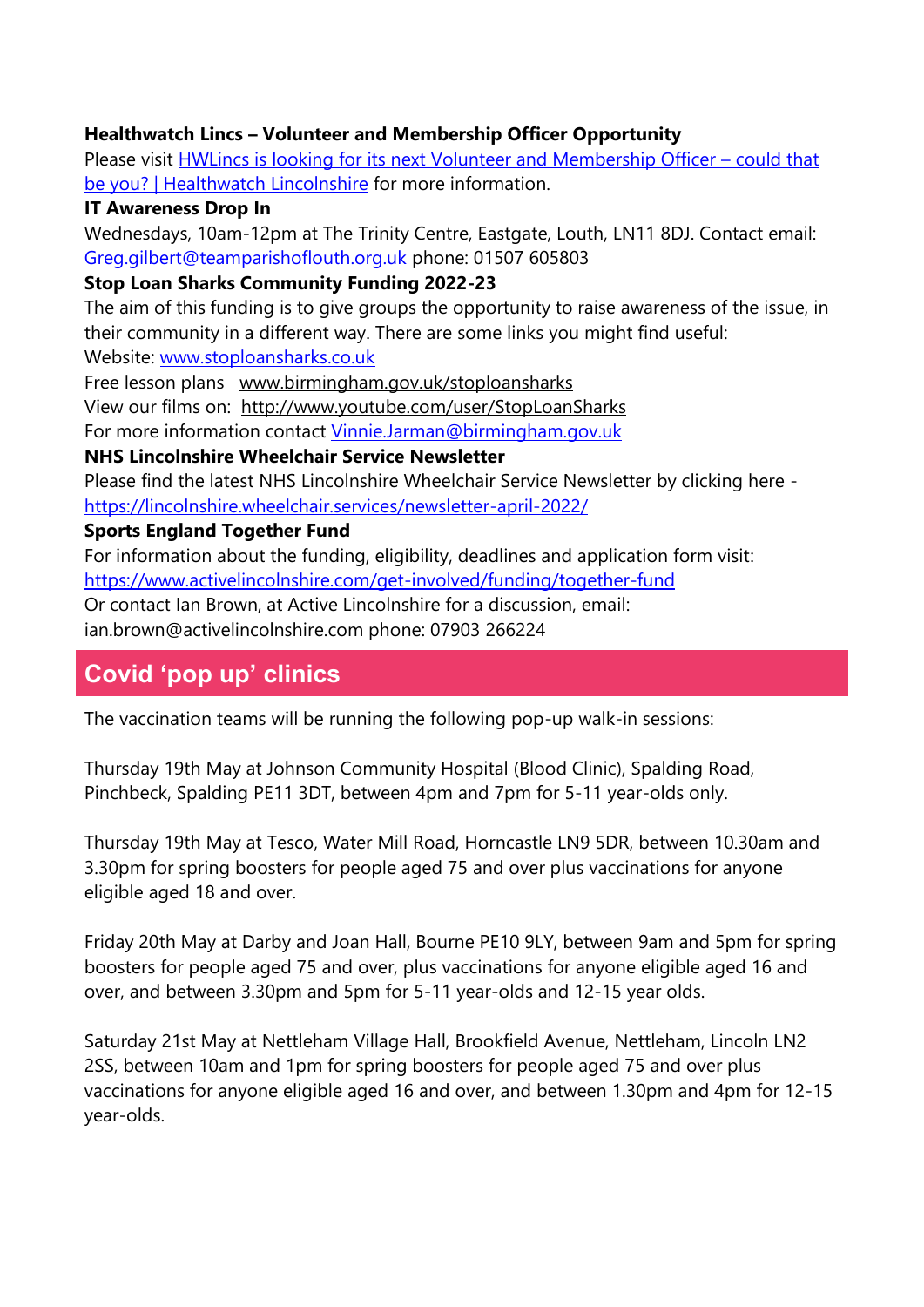Sunday 22nd May at Ruston Sports and Social Club, Newark Road, Lincoln LN6 8RN, between 10.30am and 4pm for 5-11 year-olds only.

For further details please visit - [Coronavirus \(Covid-19\) vaccinations in Lincolnshire -](https://lincolnshireccg.nhs.uk/grab-a-jab/) [Lincolnshire CCG](https://lincolnshireccg.nhs.uk/grab-a-jab/)

## **Covid booster and Flu vaccinations available for those who are eligible**

#### **Booster Vaccines**

If you're eligible, you can pre-book your COVID-19 booster appointment. Book or manage a booster dose of the coronavirus (COVID-19) vaccine at [http://ow.ly/LtuE50GLero](http://ow.ly/LtuE50GLero?fbclid=IwAR3XJEWleqYaBsRKKEZvzOQTPhh6xJMHMX7CjAbY_UUfz6ZWyBf0D1-L7zQ)

#### **Flu Vaccines**

Many adults, most children and all pregnant women are eligible for a free flu vaccine. Find out who is eligible and where you can get the flu vaccine at [www.nhs.uk/wintervaccinations](http://www.nhs.uk/wintervaccinations?fbclid=IwAR1SzErYHhJMDfl_VlN1aZcnq-67N6npy7XQ2Y4ZA4Yp1fEVZXhfvNfkDrs)

## **Get involved with surrounding CCGs**

## **If you live on the border of Lincolnshire, you may access some of your healthcare outside the county**

If you want to be involved and have you say regarding health and care services outside of Lincolnshire, follow the below link:

#### **[Get Involved with surrounding CCGs](https://lincolnshireccg.nhs.uk/get-involved/how-to-get-involved/get-involved-with-surrounding-ccgs/) – Lincolnshire CCG**

### **Hot off the press**

[Lincolnshire's first Community Diagnostic Centre formally opened](https://lincolnshireccg.nhs.uk/lincolnshires-first-community-diagnostic-centre-formally-opened/) - Lincolnshire CCG [Gifts for brave young patients having to attend hospital :: Lincolnshire Community Health Services](https://www.lincolnshirecommunityhealthservices.nhs.uk/latest-news/gifts-brave-young-patients-having-attend-hospital)  [NHS Trust](https://www.lincolnshirecommunityhealthservices.nhs.uk/latest-news/gifts-brave-young-patients-having-attend-hospital) [Nursing development at LCHS :: Lincolnshire Community Health Services NHS Trust](https://www.lincolnshirecommunityhealthservices.nhs.uk/latest-news/nursing-development-lchs) [International Nurses' Day 2022 :: Lincolnshire Community Health Services NHS Trust](https://www.lincolnshirecommunityhealthservices.nhs.uk/latest-news/international-nurses-day-2022) Involvement opportunity - [Mental Health Trauma Informed Involvement Group :: Lincolnshire](https://www.lpft.nhs.uk/news-and-events/news/involvement-opportunity-mental-health-trauma-informed-involvement-group)  [Partnership NHS Trust \(lpft.nhs.uk\)](https://www.lpft.nhs.uk/news-and-events/news/involvement-opportunity-mental-health-trauma-informed-involvement-group) Welcome to our new international recruits [:: Lincolnshire Partnership NHS Trust \(lpft.nhs.uk\)](https://www.lpft.nhs.uk/news-and-events/news/welcome-our-new-international-recruits) [Lincolnshire's hospitals want to work with carers to improve dementia care](https://www.ulh.nhs.uk/news/lincolnshires-hospitals-want-to-work-with-carers-to-improve-dementia-care/) - United Lincolnshire [Hospitals \(ulh.nhs.uk\)](https://www.ulh.nhs.uk/news/lincolnshires-hospitals-want-to-work-with-carers-to-improve-dementia-care/) [Non-executive directors and associate non-executive vacancies -](https://www.ulh.nhs.uk/news/non-executive-directors-and-associate-non-executive-vacancies/) United Lincolnshire Hospitals [\(ulh.nhs.uk\)](https://www.ulh.nhs.uk/news/non-executive-directors-and-associate-non-executive-vacancies/)